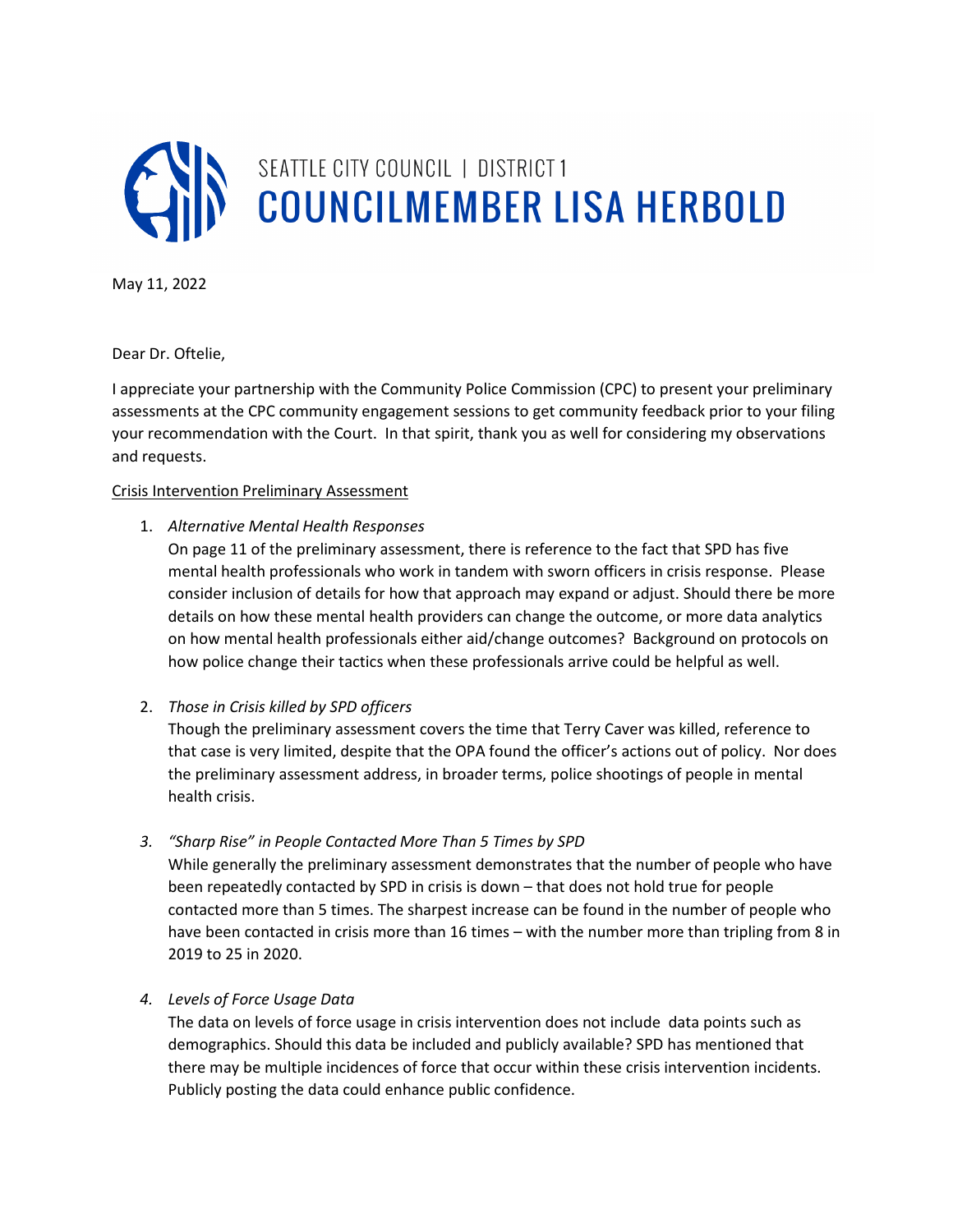### Stops and Detentions Preliminary Assessment

# 1. "Frisk Hit Rate"

This preliminary assessment demonstrates that SPD is more likely to stop and search people of color, but less likely to find a weapon on them compared to white people. Please consider whether further disaggregation of the data, detailing whether the gun was legally in the possession of the subject, would make this a more useful metric.

Additional information about the methodology for the frisk analysis would be helpful. For example, how the random sampling was done (e.g. sample size, confidence intervals, etc).

### 2. Requirement to Appropriately Articulate Reasonable Suspicion for a Stop

In 2017, the monitor found that 99 percent of stops adhere to the requirement that officers adequately and appropriately articulate reasonable suspicion for their stop. In this preliminary assessment, SPD's adherence rate dropped to 94.3 percent. You report that this reduction may have been the result of changes in the review process. Please consider including more information for why you believe this to be so.

3. Higher Frisking Likelihood for Those Who Do Not Match the Area Racial Composition Please consider addressing the need for accountability for individual officers in these cases, as they have the discretion to determine whether they will stop and frisk.

# 4. Disparities in Traffic Stops

I have continued concern about disparities in traffic stops, especially regarding the 33% of stops being for Black persons. I appreciate the Preliminary Assessment calling for continued collaboration by SPD with the Community Police Commission and the Office of the Inspector General "to identify opportunities for improvement and implement recommendations toward more equitable policing, in line with SPD's bias-free policing framework, which requires collaborative community engagement toward addressing unwarranted disparities." Significant and persistent racial disparities suggest that continued monitoring of implementation of biasfree policing could result in positive community outcomes.

### Use of Force Preliminary Assessment

# 1. Unknown/Data mapping issue

The preliminary assessment finds that percentage of uses of force on a subject of unknown race more than doubled from 12% in 2014 and 2015 to 28% in 2021. I appreciate the Monitor highlighting this. SPD has provided an update about the data issue, which dates to 2017; given the importance of this data to the public, an update in the final assessment would be very helpful.

Accepting that there will still be anomalies, what should occur when individual Use of Force forms are reviewed and found incomplete? What is done to ensure complete data is reported? What do supervisors do when it is not? How should the department seek to correct omissions?